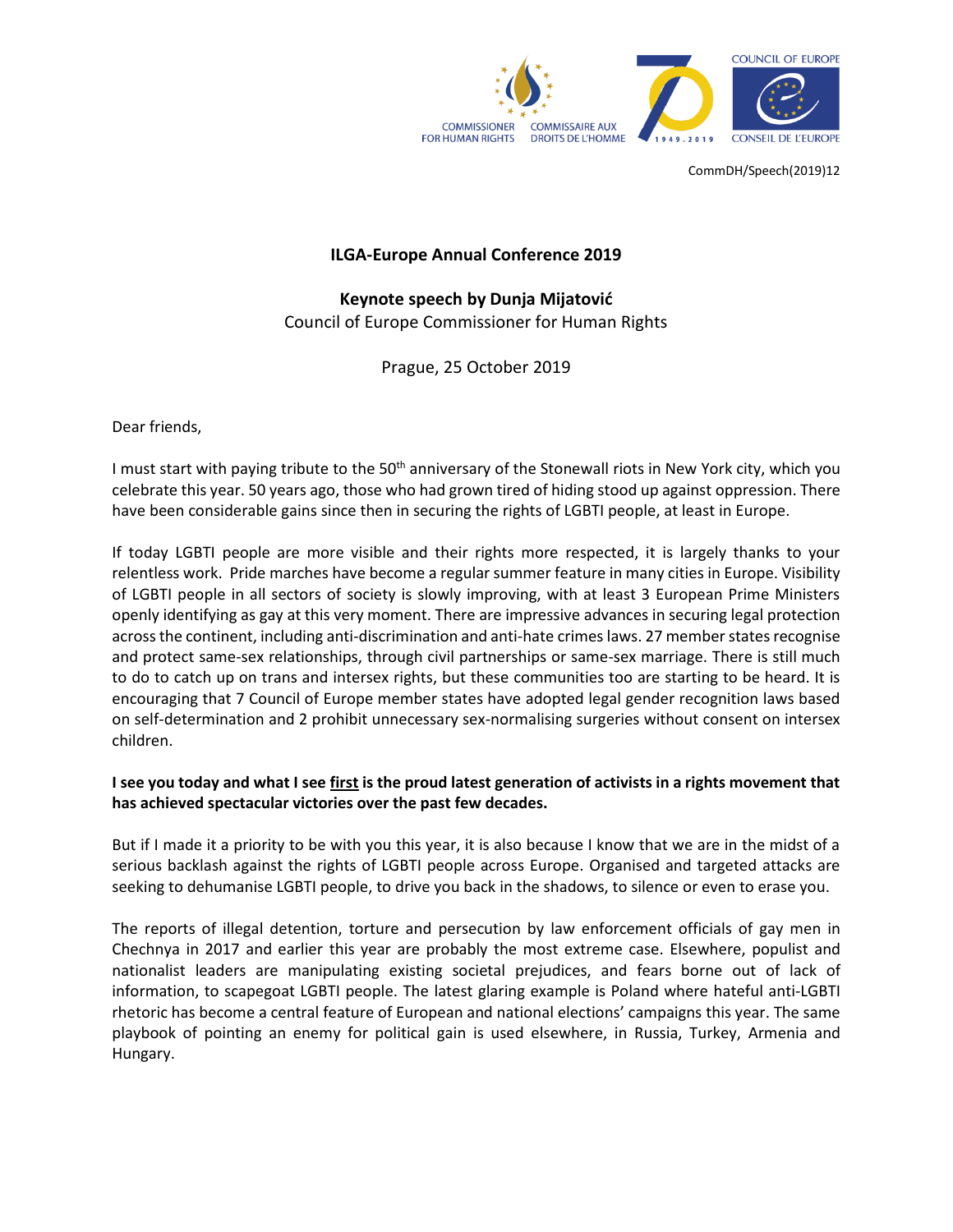Conservative church leaders and a powerful, well-financed international "anti-gender" movement are seizing all opportunities to block advances or even seek rollbacks of rights of LGBTI people in the name of "traditional values" and the "natural order". Pride marches have been banned under the guise of morality and public safety.

LGBTI organisations are amongst those most vulnerable in the face of a worrying clamping down on free civil society. In several countries, LGBTI defenders are prevented from doing their work, or bullied online, intimidated, judicially harassed, while the funding for their organisations is being questioned or withdrawn.

Even in European countries that have been more open to the rights of LGBTI people, such as the United Kingdom and France, there seems to be an unstoppable outpouring of hate against LGBTI people, notably on social media, that seems to have opened the gates to daily acts of physical violence.

We must not accept this.

## I see you today and I see your distress, caused by the rising intolerance and bigotry that are sweeping **through Europe.**

My promise to you is that I will continue to raise the visibility of LGBTI people through my work. I will expose the consequences of the general backsliding of human rights in Europe for your communities and continue to stand firm for equal rights.

I believe that the only solution to counter the negative trends is to work together in defence of a large progressive agenda. We need to join forces with representatives of other groups assailed by the bullies – women, migrants, Roma. We also need to join forces with those who don't belong to any of these groups but believe in a just world and in democracy based on the rule of law and human rights. Only together and united will we be strong enough to defeat the demagogues and fear-mongers. Together we must show that diverse, inclusive, respectful and free societies are possible and that they benefit everyone.

## **And I see reasons for hope.**

Your courage and determination give me hope. Sometimes in the face of grave dangers, you continue to stand up to oppression and to claim the right to full inclusion. If you are not defeated and afraid, how could I?

I also take hope in the victories that continue to come along the way. Last month, LGBTI people in my native Sarajevo had their first-ever Pride March. Just a few years ago, this would have been unimaginable. Until the last minute, the March was under threat. But it ended up being a wonderful event, a true celebration of freedom. A few weeks later, Muslim LGBTI people took to the streets in London in a joyful affirmation of their existence, against all prejudices.

And I take hope in observing that the outbreak of hate also results in new allies. In Sarajevo, many supporters walked alongside LGBTI people and the motto of the pride was one of solidarity: "No one is free unless we are all free." In Poland, the targeting of the LGBTI community has had the effect of bringing people to identify and reject political manipulation. Opinion polls show rising level of acceptance and support for LGBTI people.